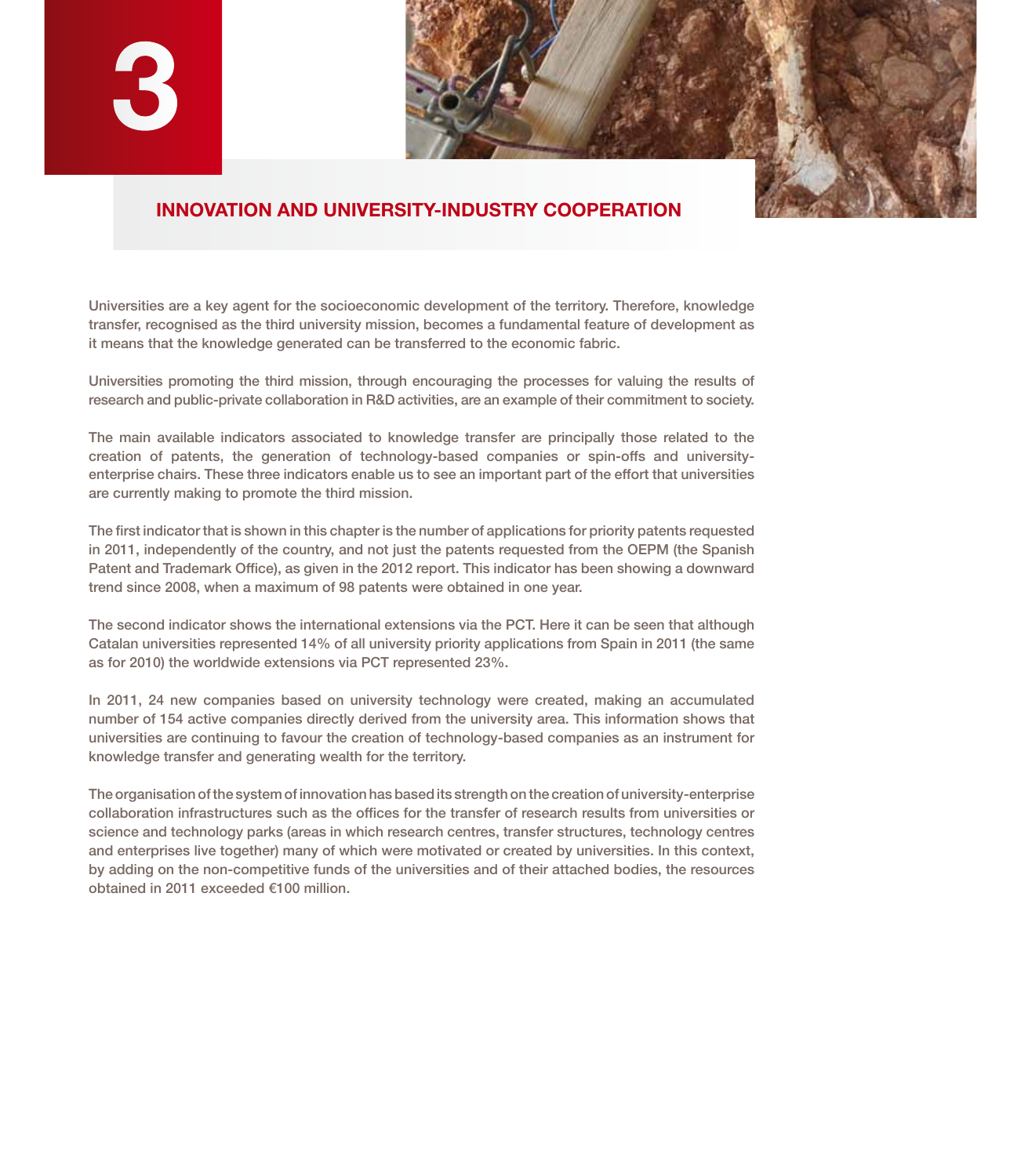**Patentes y licencias 3.1**

> **Figure 13. Evolution of priority patent applications submitted or participated in by oncampus Catalan public universities**



*Font: Elaboració pròpia a partir de l'Informe de l'enquesta d'investigació i transferència de coneixement de les universitats espanyoles, RedOTRI-CRUE. Diversos anys.*

**During the 2006-2011 period, Catalan public universities were involved in 508 of the priority patents submitted.**77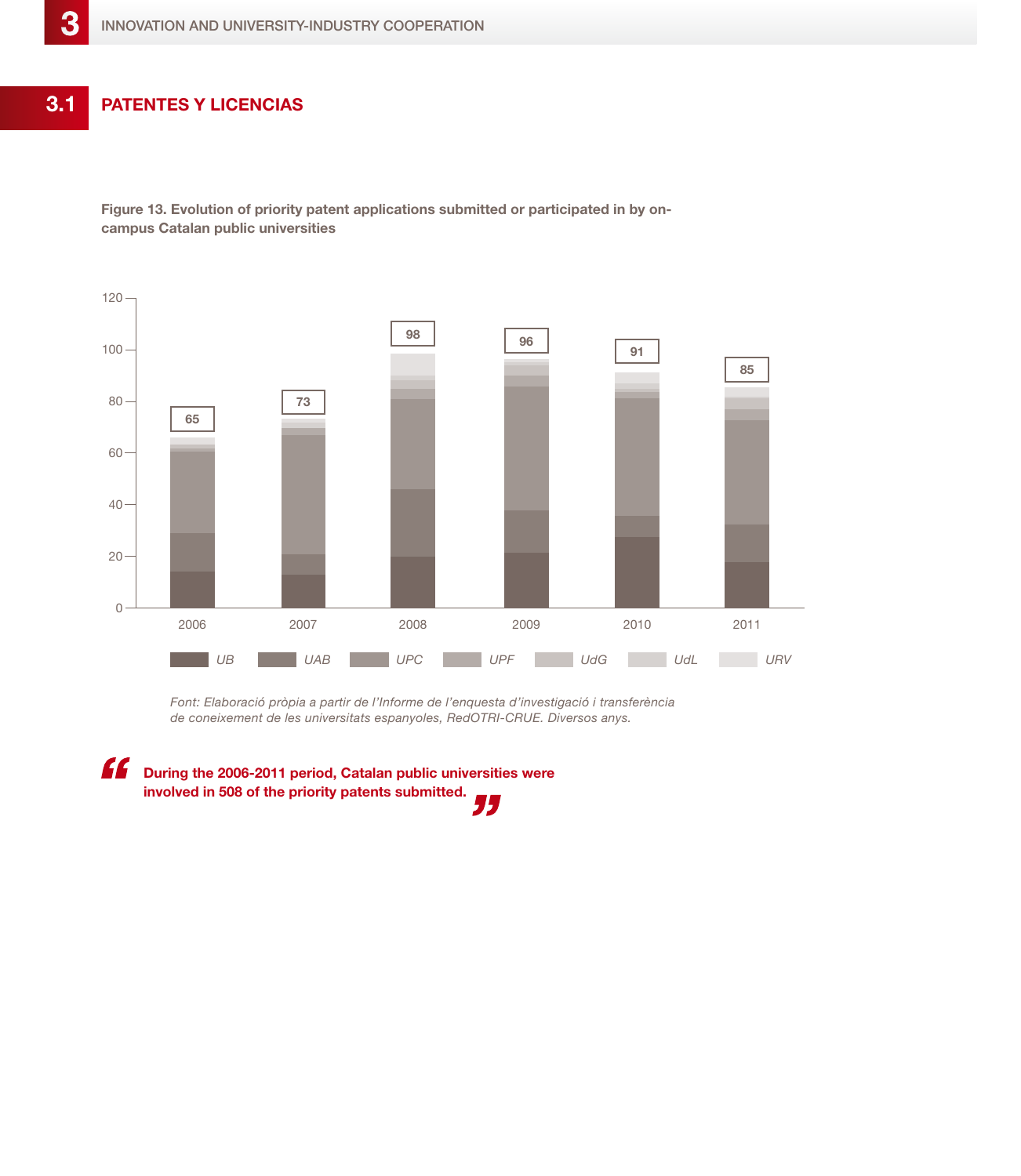

**Figure 14. Evolution of international extensions of patent by the Patent Cooperation Treaty (PCT) channel (2006-2011).**

*Font: Elaboració pròpia a partir de l'Informe de l'enquesta d'investigació i transferència de coneixement de les universitats espanyoles, RedOTRI-CRUE. Diversos anys.*

## **Table 7. Technical personnel involved in knowledge transfer at public universities, 2011**

| <b>Ambit</b>                                  | <b>Personal tècnic</b> |
|-----------------------------------------------|------------------------|
| l Universitats de l'ACUP                      | 78                     |
| Universitats de l'Estat                       | 396                    |
| Universitats de l'ACUP/Universitats Estat (%) | 20%                    |

*Font: Elaboració pròpia a partir de l'Informe de l'enquesta d'investigació i transferència de coneixement 2011 de les universitats espanyoles, RedOTRI-CRUE.*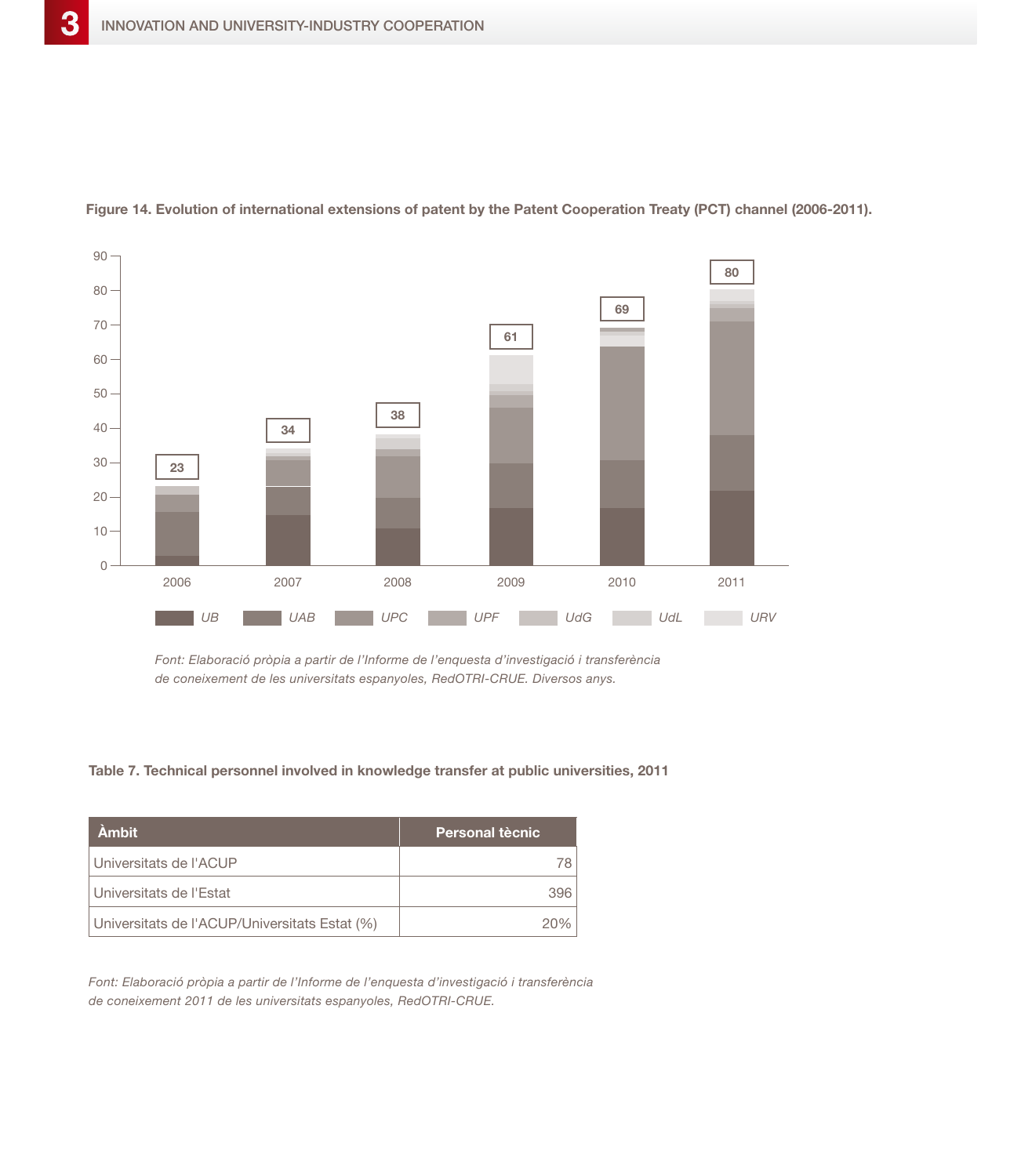## **Technology-based enterprises and chairs 3.2**

**Table 8. Active spin-offs and university-industry chairs, 2011.**

| <b>Universitat</b>                   | Spin-off | <b>C</b> àtedres |
|--------------------------------------|----------|------------------|
| Universitat de Barcelona             | 22       | 15               |
| Universitat Autònoma de Barcelona    | 52       | 6                |
| Universitat Politècnica de Catalunya | 50       | 19               |
| Universitat Pompeu Fabra             | 4        | 5                |
| Universitat de Girona                | 13       | 9                |
| Universitat de Lleida                | 4        | 5                |
| Universitat Rovira i Virgili         | 11       | 8                |
| Universitat Oberta de Catalunya      | $-$      | $\left($         |
| <b>TOTAL</b>                         | 156      | 57               |

**In 2011 Catalan universities generated 21% of the total income for all Spanish universities from technology transfer.**

*Font: Elaboració pròpia. Per a les Spin-off amb dades UNEIX i per a les Càtedres amb dades facilitades per les universitats.*

## **Table 9. Revenue according to transfer activity in Catalan and Spanish public universities, 2011.**

|                                                                              | <b>Universitats</b><br>de l'ACUP | <b>Universitats</b><br>d'Espanya | Universitats ACUP /<br>Universitats Espanya (%) |
|------------------------------------------------------------------------------|----------------------------------|----------------------------------|-------------------------------------------------|
| Import contractes d'R+D i consultoria (M€)                                   | 55,33                            | 331,76                           | 17%                                             |
| Import projectes de finançament públic de<br>col·laboració amb empreses (M€) | 36,76                            | 143,37                           | 26%                                             |
| Import facturat per prestacions de servei (M€)                               | 15.71                            | 31,14                            | 50%                                             |
| Ingressos per Ilicències (M€)                                                | 0,51                             | 2,21                             | 23%                                             |
| <b>TOTAL INGRESSOS (M€)</b>                                                  | 108,31                           | 508,48                           | 21%                                             |

*Font: Elaboració pròpia a partir de l'informe de l'enquesta d'investigació i transferència de coneixement 2011 de les universitats espanyoles, RedOTRI-CRUE.*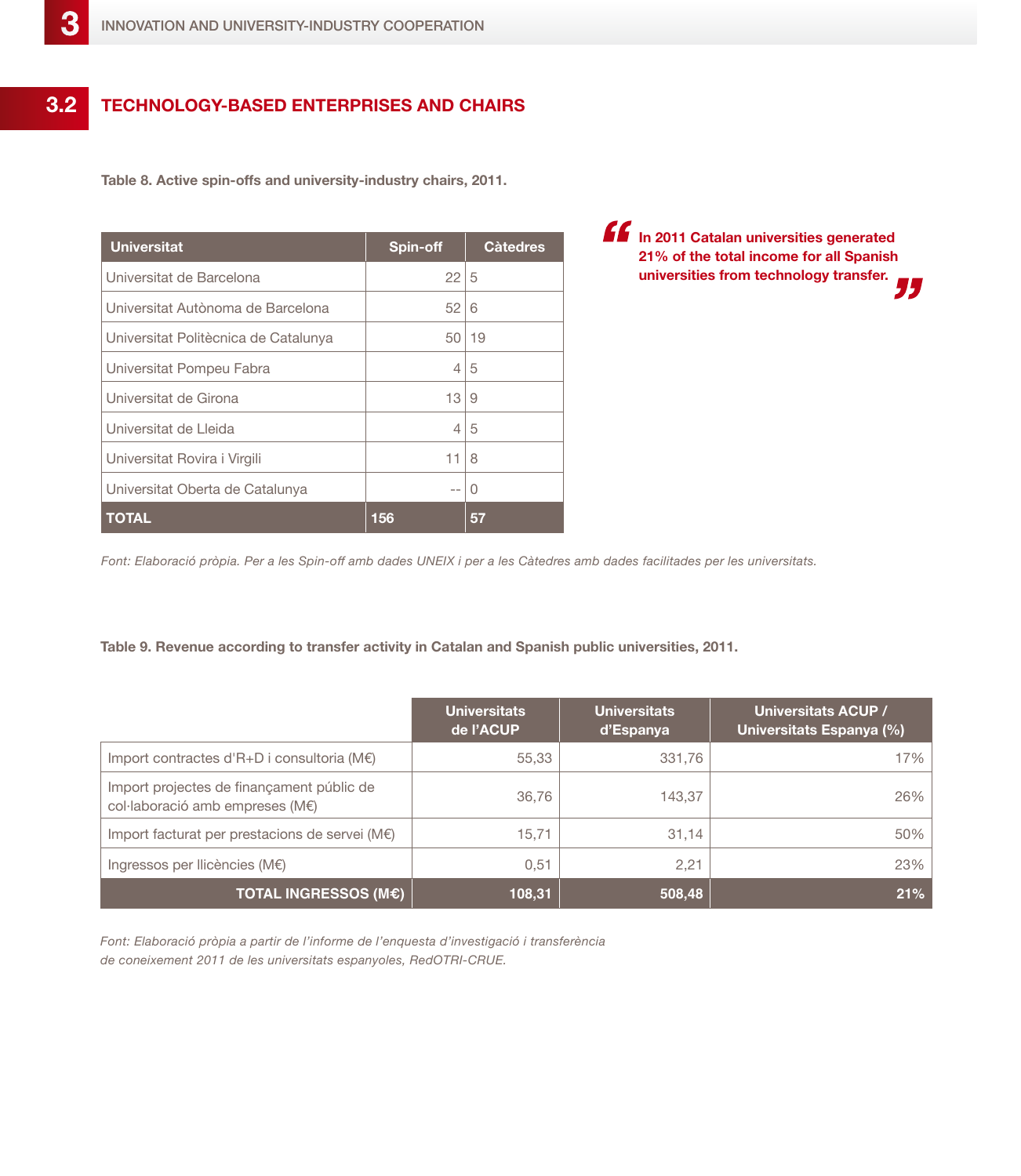

**Table 10. Indicators of Catalan science and technology parks, 2011**

| Parcs                                           | 24      |
|-------------------------------------------------|---------|
| Treballadors                                    | 104.007 |
| % treballadors en R+D                           | 50%     |
| Empreses innovadores instal·lades               | 2.653   |
| % empreses petites i microempreses              | 90%     |
| Centres d'R+D i centres tecnològics instal·lats | 200     |
| Incubadores                                     | 28      |
| Empreses en incubadores                         | 348     |

*Font: XPCAT. Memòria 2011.*

**Catalan universities have been instrumental in creating and supporting science and technology parks in order to promote knowledge transferrin conjunction with the private sector.** 75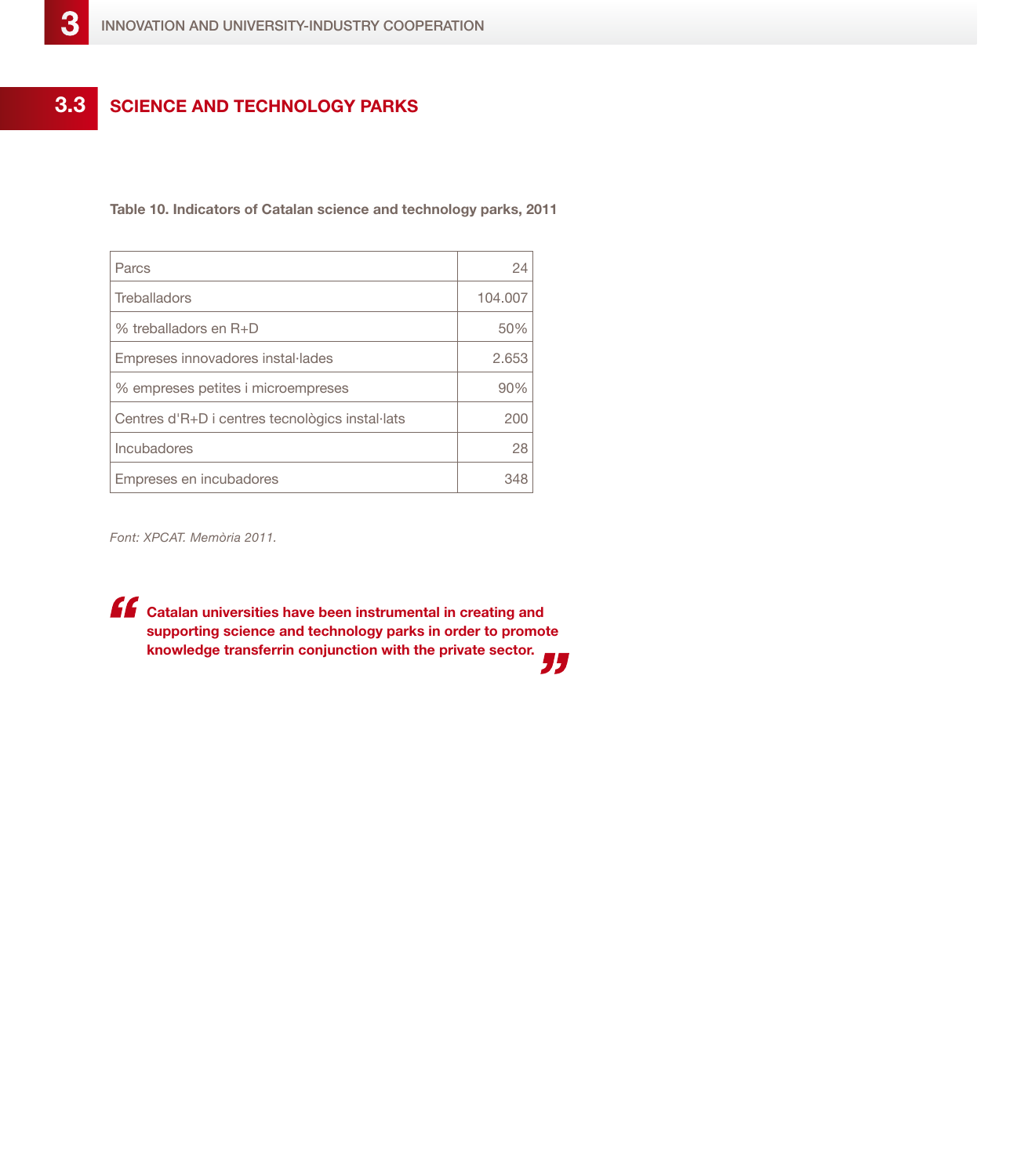**Mapa 3. Catalan science and technology park network, 2011**



*Font: XPCAT. Memòria 2011.*